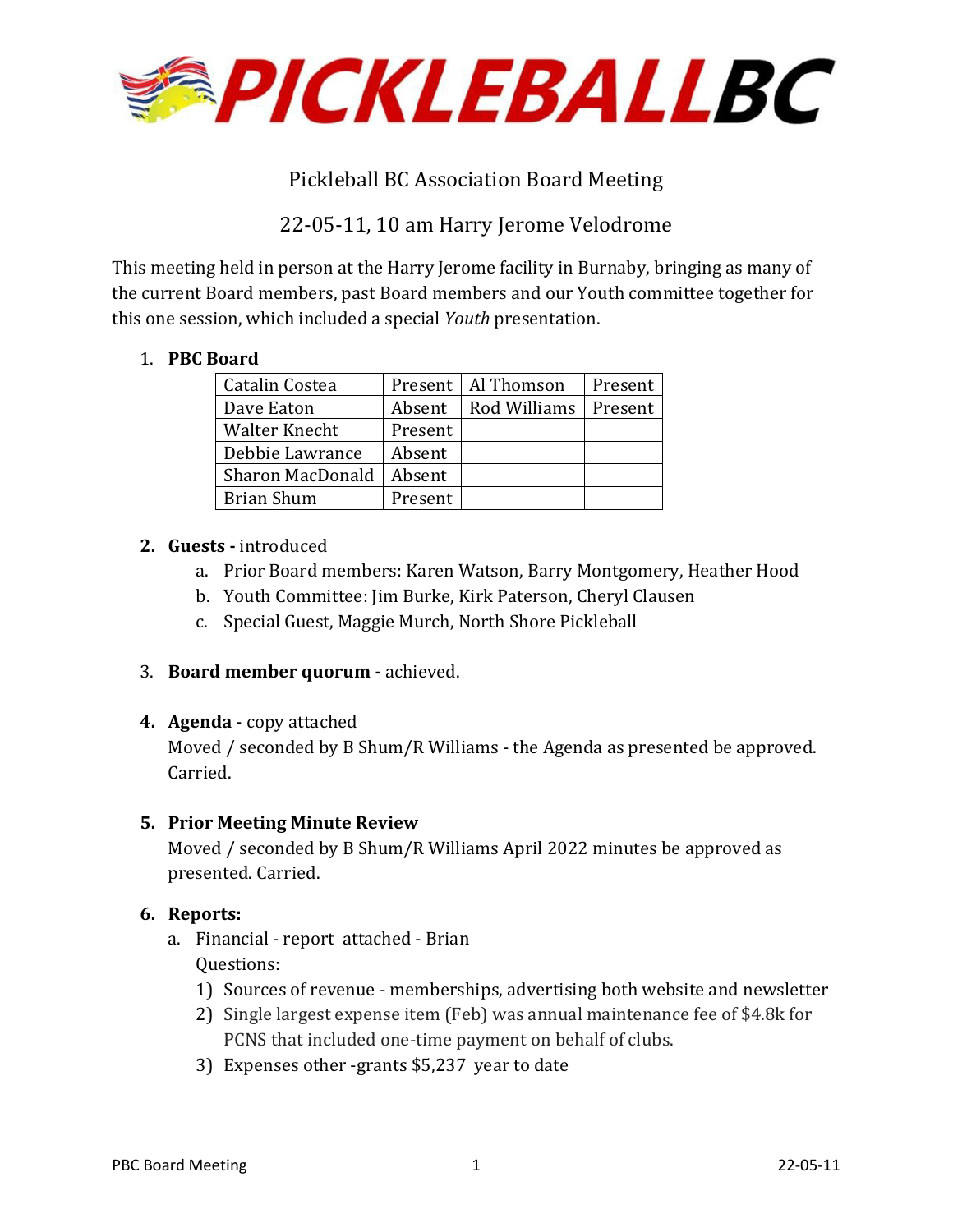

- b. Grants report attached Brian
	- 1) Short discussion re the volume, the request reasons and progress made to completion on any?
	- 2) Most applications are coming from schools with a few coming from Clubs requesting funding for equipment, e.g. paddles & nets. Since the purpose of the grants is seen as "getting paddles in hands" in a sustainable way, some funding requests from clubs have been turned down.
- c. Membership report attached Rod
	- 1) This AM member #s about 9600.
	- 2) New members make up about 50% of registrations at this time
	- 3) New associations this month Picklebox & Hollyburn CC
	- 4) PBC still 30% of National total
	- 5) Discussion Affiliated vs Associated entities post meeting note see attached
- d. Officiating Al
	- 1) Newsletter articles help please
	- 2) Couple recent Zoom based training sessions
	- 3) One deaf candidate
		- i. Many obvious challenges
		- ii. **Moved/Seconded Al/Rod to pay translator costs for Zoom session, approx \$300. Carried**
		- iii. Will continue to work with this individual
- e. Facilities report attached Dave No discussion.
- f. Misc Walter
	- 1) **Deaf only tournament** scheduled for Sep 18 details in progress. Venue Harry Jerome 'booked'.
	- 2) **Volleyball/Cycling/Pickleball** try it set for Jun 18. Volleyball leading, planning in progress. As many as 30 teenage females. Each sport to provide their own coaches. No cost event. Venue - Harry Jerome.
	- 3) **Sport BC** application in, should have response end of May. Think GoFundMe on steroids. Once we are affiliated, member clubs can apply for support by project, donors get tax receipt for donations. Can include things like employment programs (staff support money.) More info will be coming soon.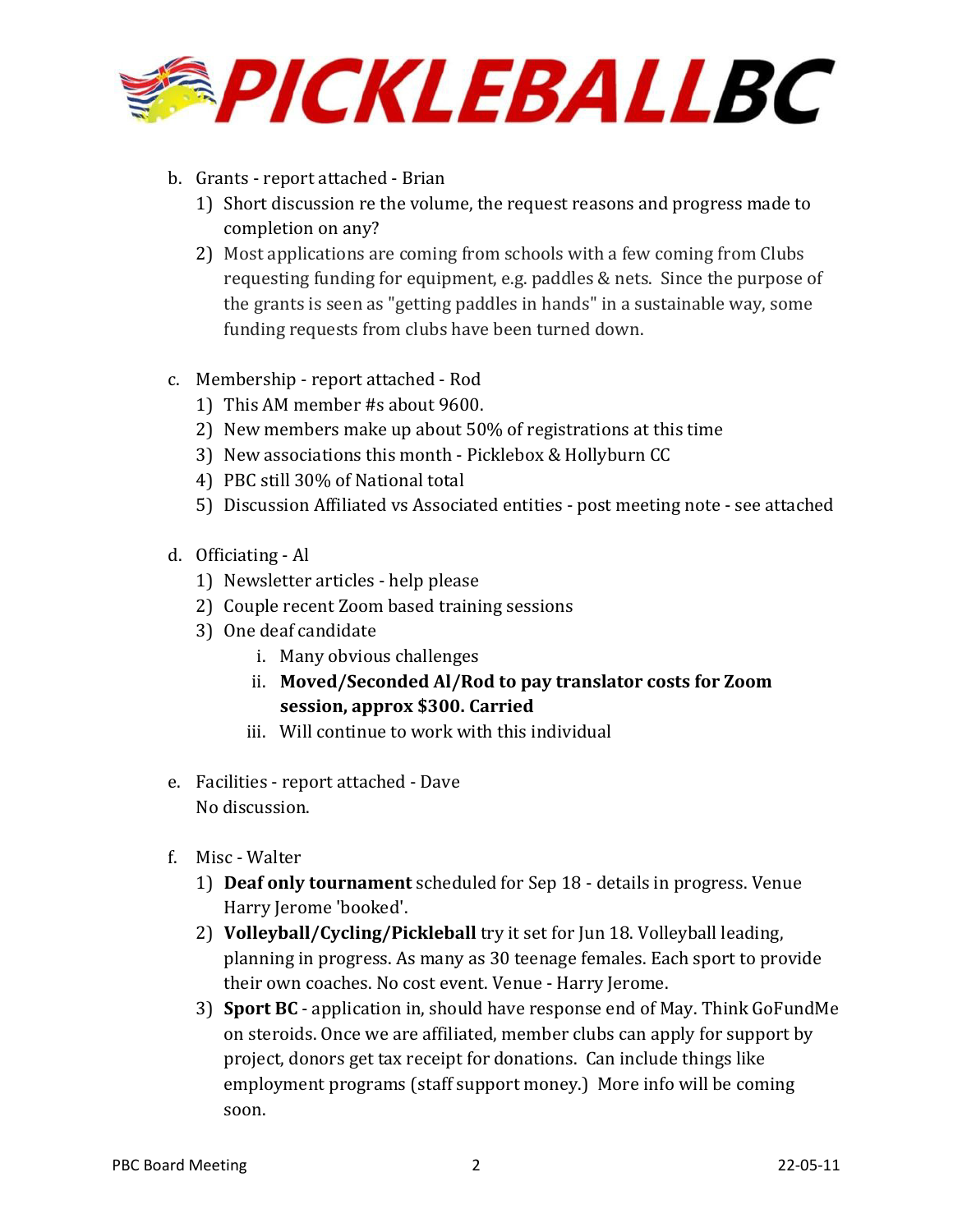

- 4) **viaSport** need someone to continue to understand this relations fully.
- 5) **Easter Seals** discussions are continuing. We need to review the cost benefit aspects - higher tournament costs vs revenue. Plus 'exposure' for pickleball due to the brand name. And the extra work of setting up more tournaments.
- 6) **PBC Policies** a small committee in place, actively reviewing the existing PBC polices, the relevant PCO polices and more
- 7) **PBC website** partly to facilitate Ken Holman's desire to step back and also to bring our website up in terms of quality etc - we are 'redoing'.
	- i. Subcommittee of 3 looking at changes required (platform change needed)
	- ii. Other structural changes (extra bodies required?) to maintain content
	- iii. Discussion re the PBC logo old ? Needing an update or change?
- 8) **PCO insurance** coverage, details is suppose to be the subject of a National-Provincial meeting later this month. Details may change, explanations have ?
- 9) **PCO Bylaw** activity. The SGM was postponed. A wider review committee is being contemplated (all Provinces vs a 3 person group)
- 10)**PCO AGM** coming May 26. Primary significance will be the election of new directors - 8 positions up for grabs. Nominations are open, this is a member responsibility - not a PBC responsibility.
- 11)**PCO Regional Director** position BC/Yukon may appoint one person/one position. Opening coming at or via the year end process of the AGM. WK has had discussions with the Yukon - we, PBC may make the appointment this time. WK has talked with Barry Montgomery - he is will to be our appointee. **Moved/seconded Brian/Rod that PBC forward Barry Montgomery as the PCO BC/ Yukon Regional Director . Carried.**
- 12)**BC Recreation and Parks** an umbrella type org, with consultative influence, communications avenues etc to all BC parks and recreation entities. PBC has had several discussions with BCPRA. The goal is a joint document delineating as many aspects as we can about facility locations, sue, sound mitigation, etc etc. PBC will bring this document to Clubs for review in reasonable stages.
- 13)**Future planning** in a more formal manner agenda item for next Board meeting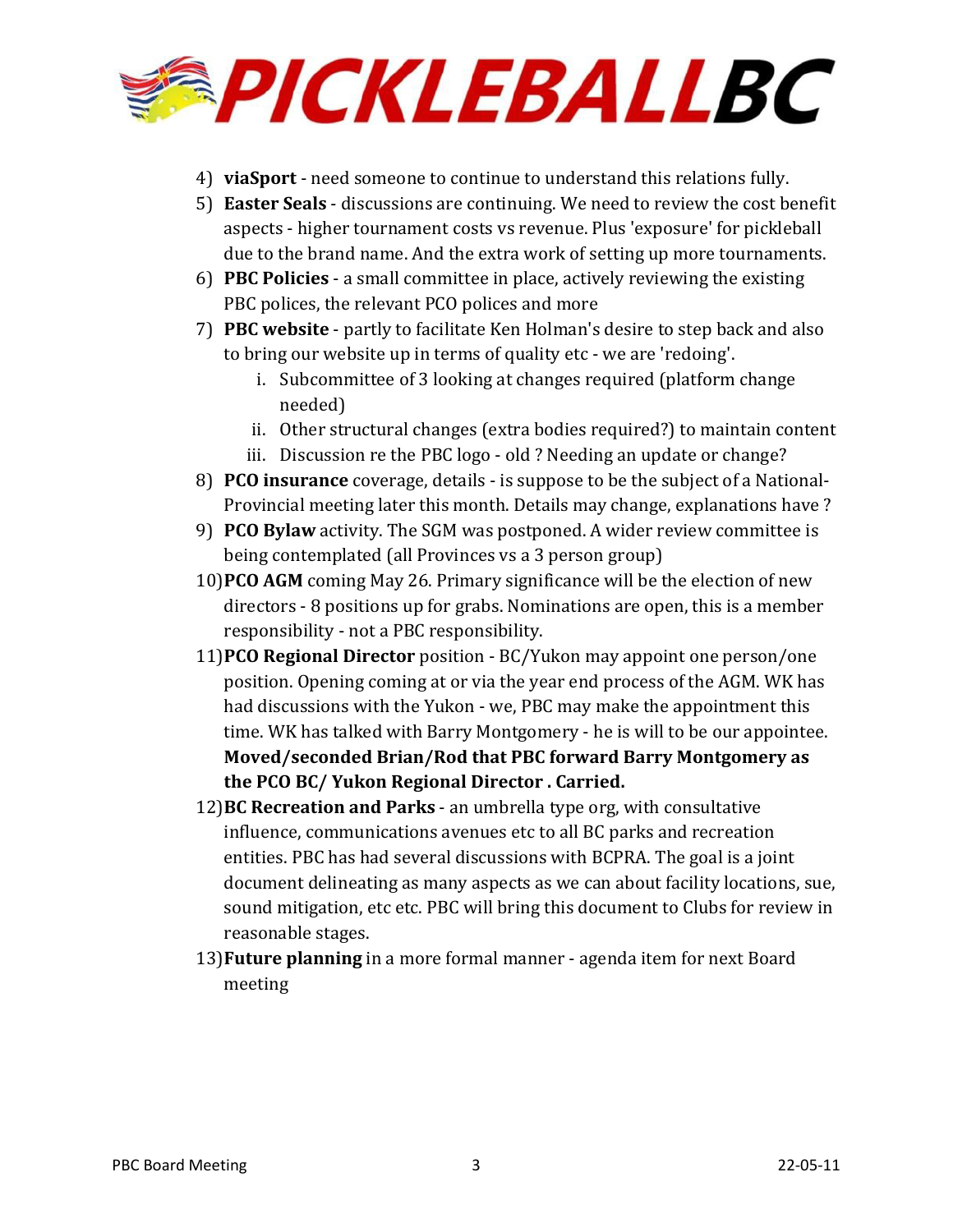

### 7. **Youth programming**

A presentation by Kirk Paterson on 'how to do'. Kirk will send a copy of his presentation.

Kirk is a long time sport guy - coaching tennis for years, coaching and leading sport activities of all origins. From Ontario but for some 20+ years a Whistler fixture. High level NCCP tennis coach, now more dedicated to pickleball. Recently joined our Youth committee.

Kirk's hour long presentation and following discussion brings PBC to a different place wrt Youth. Extensive discussions will take place in the next couple months.

**Next PBC Board meeting - to be determined, but will follow the scheduled plan.**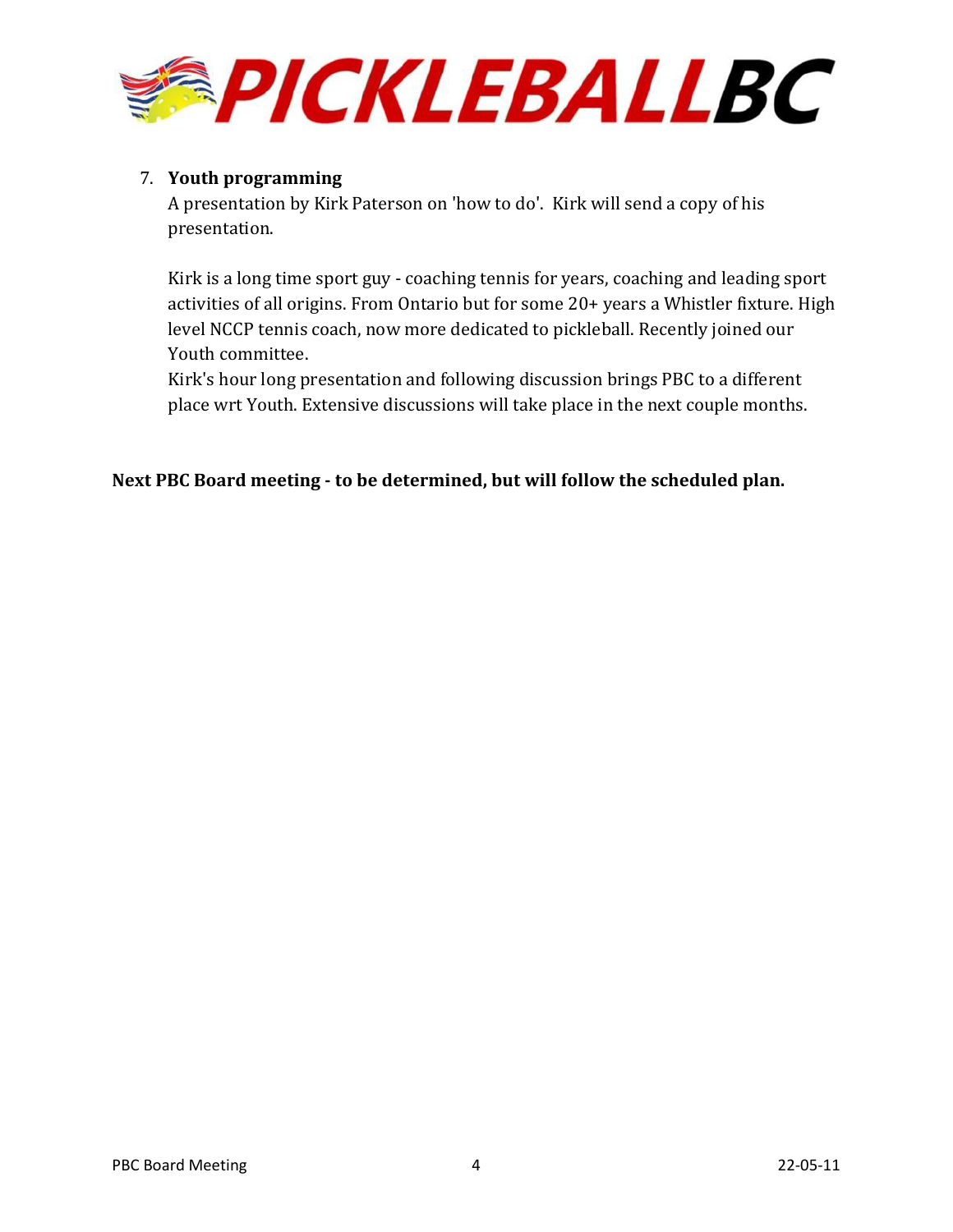

**Cash Position Board Meetings** 

| <b>Opening Bank Balance (VanCity)</b><br>PayPal account balance       |                     | May 08/22<br>3:17 <sub>pm</sub><br>36.730.14<br>290.70 |
|-----------------------------------------------------------------------|---------------------|--------------------------------------------------------|
| Term Deposit #1 rolled (0.95/1.05/2.00%) Mat Jul 06/24 - Annual Opts) | 6,141.40            |                                                        |
| Term Deposit #2 (1.0%/1.5%/2.0% Mat Nov 24/24 - Annual Opts)          | 7,000.00            |                                                        |
| Term Deposit #3 (1.0%/1.5%/2.0% Mat Nov 28/24 - Annual Opts)          | ########            |                                                        |
| <b>Investments</b>                                                    |                     | 25,141.40                                              |
| <b>Total Cash Available</b>                                           |                     | 62.162.24                                              |
| Expenses (Est):                                                       |                     |                                                        |
| <b>Walter (MailChimp)</b>                                             | Jan/Feb/Mar/Apr/May | 750.00                                                 |
| Website Ad Expense (Ken)                                              |                     | 290.70                                                 |
| PCO (PCNS 2022 Annual Dev Fees)                                       |                     | 0.00                                                   |
| <b>Provision for Grants Awarded</b>                                   | 5,750.00 (5,237.00) | 513.00                                                 |
| Misc                                                                  |                     | 500.00                                                 |
|                                                                       |                     |                                                        |
| <b>Total Expenses Accrued</b>                                         |                     | 2,053.70                                               |
|                                                                       |                     |                                                        |
| <b>Ending Bank Balance - Estimated</b>                                |                     | 60,108.54                                              |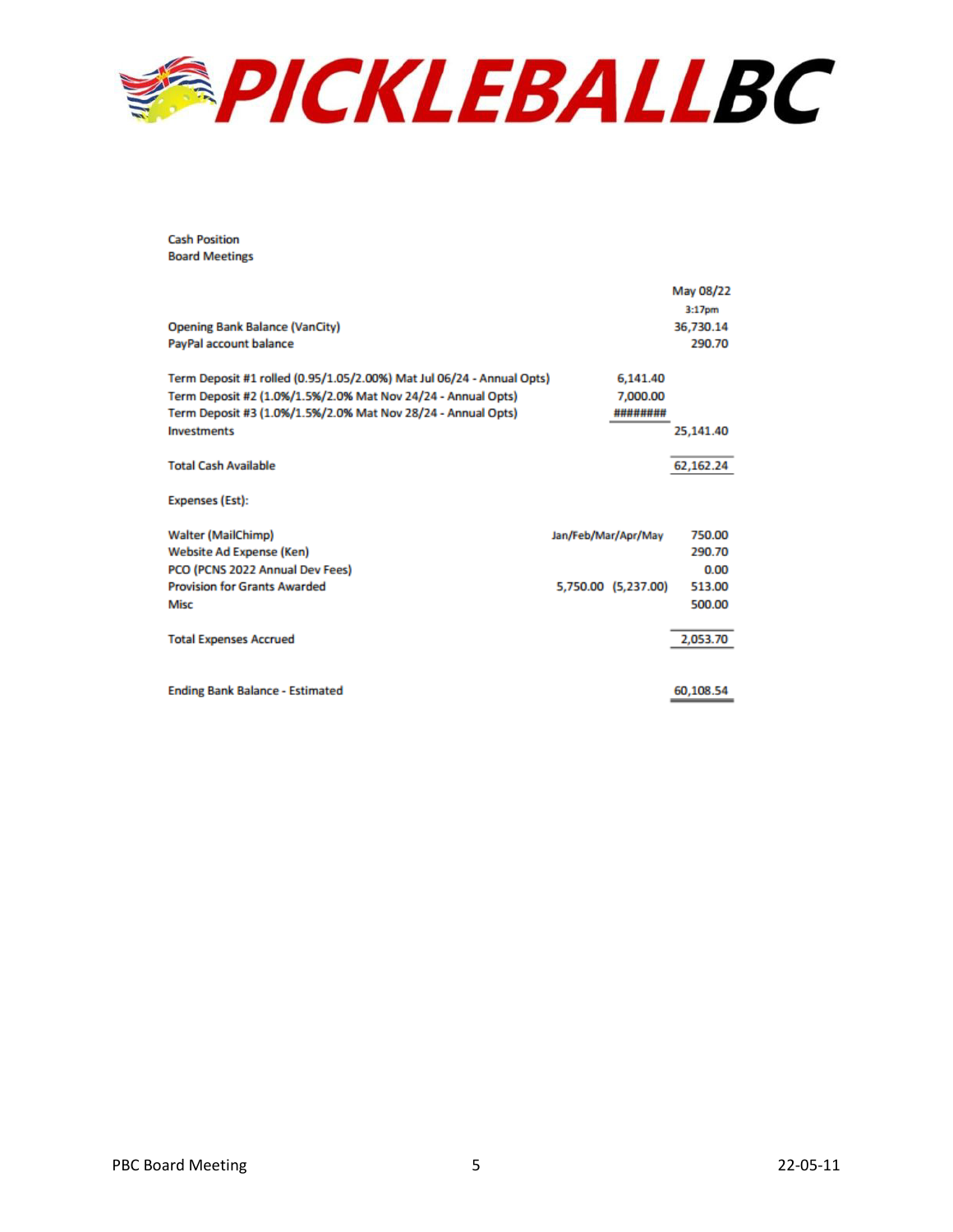

**PBC Grant Program** Summary

|                                    |                                          |                        |                       |                 |         |           |         |           |                              |                  |               | <b>Lisms</b>      |                                                                  |
|------------------------------------|------------------------------------------|------------------------|-----------------------|-----------------|---------|-----------|---------|-----------|------------------------------|------------------|---------------|-------------------|------------------------------------------------------------------|
|                                    |                                          |                        | Club                  | Grant           |         | Amt       | Amount  | Date      | Amount                       | Date             | Pending       | Expiry            |                                                                  |
| Type                               | <b>Grant Applications Received</b>       | Region                 | Sponsor               | <b>Status</b>   | Grant # | Reastd    | Awarded | Awarded   | <b>Reimbursed Reimbursed</b> |                  | <b>Claims</b> | Date              | <b>Comments</b>                                                  |
| 1<br>Youth                         | <b>Kristina Lidster</b>                  | /ernon/Kamlooos        | <b>Kamlooos PB</b>    | Approved        | 104     | 500       | 300     | Jan 11/22 | 300                          | Feb 10/22        | o             | Apr 11/22         | <b>Ball Hopper, Balls, Court Line Marker Kit</b>                 |
| <b>Adrian Gooi</b><br>2<br>Youth   |                                          | Coquitlam              | None                  | <b>Rejected</b> | n/a     | 500       | n/a     | n/a       | n/a                          | Dec 23/21        | n/a           | n/a               | Random Families renting Gyn for 3 months                         |
| з<br>Youth                         | Howe Sound Sec & Don Ross Middle         | Squamish               | Squamish              | Rejected        | n/a     | 500       | n/a     | n/a       | n/a                          | lan 11/22        | n/a           | n/a               | Club withdrew support for 1 of the 2 schools; advised to respoly |
| Comm                               | Prince George Tennis & PB Club           | <b>Prince George</b>   | <b>PG T &amp;P B</b>  | Approved        | 105     | 500       | 500     | Jan 11/22 | 500                          | Apr 21/22        | o             |                   | May 28/22 128 Core PB Balls                                      |
| 5<br>Youth                         | <b>Ron Brent Elementary</b>              | <b>Prince George</b>   | <b>PG T &amp;P B</b>  | Approved        | 101     | 449       | 450     | Dec 26/21 | 437                          | Feb 23/22        | 13            |                   | Mar 26/22 Net & Paddles                                          |
| 6<br>Youth                         | <b>Princeton Secondary School</b>        | Princeton              | <b>Princeton PB</b>   | Approved        | 102     | 500       | 500     | Jan 25/22 | 500                          | <b>Mar 04/22</b> | o             | Mar 26/22 Paddles |                                                                  |
| 7<br>Youth                         | Fort Nelson Seconary School              | Fort Nelson            | <b>PBC (Walter)</b>   | Approved        | 107     | 500       | 500     | Feb 10/22 | 500                          | <b>May 05/22</b> | o             |                   | May 11/22 Paddles & Balls                                        |
| 8<br>Youth                         | <b>RL Angus Elementary School</b>        | <b>Fort Nelson</b>     | <b>None</b>           | Approved        | 106     | 500       | 500     | Jan 11/22 | 500                          | <b>Mar 04/22</b> | o             | Apr 13/22 Paddles |                                                                  |
| 9<br>Youth                         | Nanaimo PB Club Youth Program            | Nanaimo                | Nanaimo PB            | Approved        | 103     | 500       | 500     | Jan 02/22 | 500                          | Feb 10/22        | ۰             | Apr 02/22 Paddles |                                                                  |
| 10<br>Comm                         | Joe McNeil & 2 other Instructors         | Comox                  | <b>Comox Valley</b>   | <b>Rejected</b> | n/a     | 500       | n/a     | nla       | n/a                          | Dec 28/21        | n/a           | n/a               | IPTPA instructor courses not supported. Asked to reapply         |
| 11<br>Youth                        | <b>Ridgeway Elementary School</b>        | <b>Nth Vancouver</b>   | <b>North Shore</b>    | Approved        | 108     | 500       | 500     | Feb 12/22 | 500                          | Mar 05/22        | o             | May 12/22 Paddles |                                                                  |
| 12<br>Comm                         | Comox Valley PB Club Academy             | Comox                  | <b>Comox Valley</b>   | <b>Pending</b>  |         | 500       |         |           |                              |                  |               |                   | Awaiting response to queries emailed Feb 24/22                   |
| 13<br>Youth                        | <b>Sunset Elementary School</b>          | Port McNeill           | <b>Port Hardy</b>     | Approved        | 110     | 500       | 500     | Mar 01/22 | 500                          | Apr 12/22        | ٥             | Jun 01/22         | Nets x 2                                                         |
| 14<br>Comm                         | POCOMO PB Club                           | Coquitlam              | <b>POCOMO</b>         | Approved        | 109     | 500       | 500     | Feb 21/22 |                              |                  | 500           | May 24/22         |                                                                  |
| 15<br>Comm                         | <b>Burnaby &amp; Area PB Association</b> | Burnaby                | <b>Bby &amp; Area</b> | Approved        | 111     | 500       | 500     | Mar 16/22 | 500                          | <b>May 05/22</b> | o             | Jun 14/22         |                                                                  |
| 16<br>Comm                         | <b>White Rock PB Association</b>         | <b>White Rock</b>      | White Rock PB Ass     | Approved        | 112     | 500       | 500     | Apr 02/22 | 500                          | Apr 21/22        | o             | Jul 01/22         | Paddles (16)                                                     |
| 17<br>Comm                         | Parksville Golden Oldies Sports Assc     | Parksville             | <b>PGOSA</b>          | <b>Rejected</b> | n/a     | n/a       | n/a     | wa        | n/a                          | Apr 03/22        | n/a           | n/a               | Balls                                                            |
| 18<br>Comm                         | <b>Vanderhoof PB Club</b>                | Vanderhoof             | Vanderhoof            | <b>Pending</b>  |         | 500       |         |           |                              |                  |               |                   | <b>Nets</b>                                                      |
| 19<br>Youh                         | Queensbury Elementary School             | <b>X North Vcr</b>     | <b>North Shore</b>    | <b>Pending</b>  |         | 500       |         |           |                              |                  |               |                   | <b>Paddles &amp; Nets</b>                                        |
| <b>PacificSports</b><br>20<br>Youh |                                          | <b>X Fraser Valley</b> | White Rock PB Ass     | <b>Pending</b>  |         | 500       |         |           |                              |                  |               |                   | <b>Nets</b>                                                      |
|                                    |                                          |                        |                       |                 | Totals  | --------- | 5,750   |           | 5,237                        |                  | 513           |                   |                                                                  |
| <b>Grant Application Summary:</b>  |                                          |                        |                       |                 |         |           | Amount  |           | <b>Amount</b>                |                  | Pending       |                   |                                                                  |
|                                    |                                          |                        |                       |                 |         |           | Awarded |           | Reimbursed                   |                  | <b>Claims</b> |                   |                                                                  |
|                                    |                                          |                        |                       |                 |         |           |         |           |                              |                  |               |                   |                                                                  |
| 1                                  | outh (awaiting claim submission)         |                        |                       | Youth           | 8       |           | 3,750   |           | 3,737                        |                  | 13            |                   |                                                                  |
| outh (funded)<br>7                 |                                          |                        |                       | Comm            | 4       |           | 2,000   |           | 1,500                        |                  | 500           |                   |                                                                  |
| outh (rejected)<br>2               |                                          |                        |                       | <b>Pending</b>  | 4       | 2,000     |         |           |                              |                  |               |                   |                                                                  |
| outh (pending)<br>2                |                                          |                        |                       | Rejected        | Δ       |           | n/a     |           | n/a                          |                  | n/a           |                   |                                                                  |
| omm (awaiting claim submission)    |                                          |                        |                       |                 |         |           |         |           |                              |                  |               |                   |                                                                  |
| Comm (funded)<br>2                 |                                          |                        |                       |                 |         |           |         |           |                              |                  |               |                   |                                                                  |
|                                    |                                          |                        |                       |                 | 20      |           | 5,750   |           | 5,237                        |                  | 513           |                   |                                                                  |
| <b>Comm (rejected)</b><br>2        |                                          |                        |                       |                 |         |           |         |           |                              |                  |               |                   |                                                                  |
| Comm (Pending)<br>2                |                                          |                        |                       | Diff            | ٥       |           | ٥       |           | ٥                            |                  | ٥             |                   |                                                                  |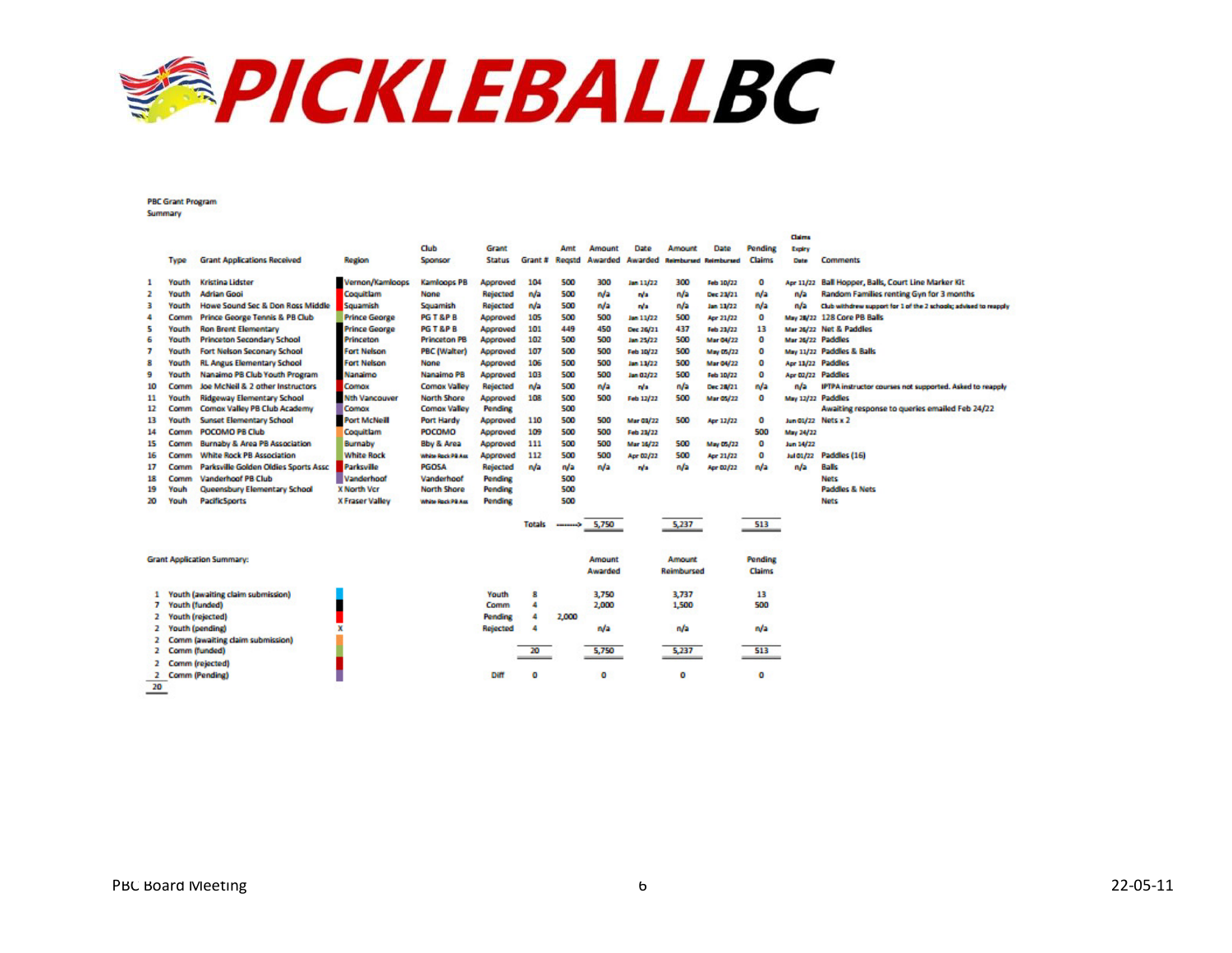

April Membership Report - Rod Williams

New Clubs operating this Month: Balfour, Shuswap Lake Estates. There are now 67 BC clubs launched and processing memberships through PCNS. Salmo and Haida Gwaii contacted us in February and received the information package to organize. New Westminister, Parksville (POPS), and Fraser Valley received information packages in April and are in various States of Readiness. The following clubs still not accessing the system, have not begun administrative duties and do not have

a valid signed MoU with PBC.

-Saturna Pickleball Association

- Fernie

-Registrations.

1284 memberships processed since April 1. 695 are brand new PCO Members

#### **PBC Membership**

As of April 30th there were 9257 Active PBC members, an increase of 1217 since April 2nd. There are still over 5300 inactive memberships in PBC. A decrease of 500 from March. Many of these will likely be rejoining as the summer season progresses.

National PCNS News - I have received no new analytics information from PCO, but as of February, PBC accounted for 29% of all active clubs and members within PCO and accounted for 39% of all National Revenue generated through the PCNS system. When you consider that some of our biggest clubs (Vernon, Kelowna and several others) do not collect club dues through the PCNS, BC accounts for a substantial portion of Pickleball Revenue in Canada as a whole.